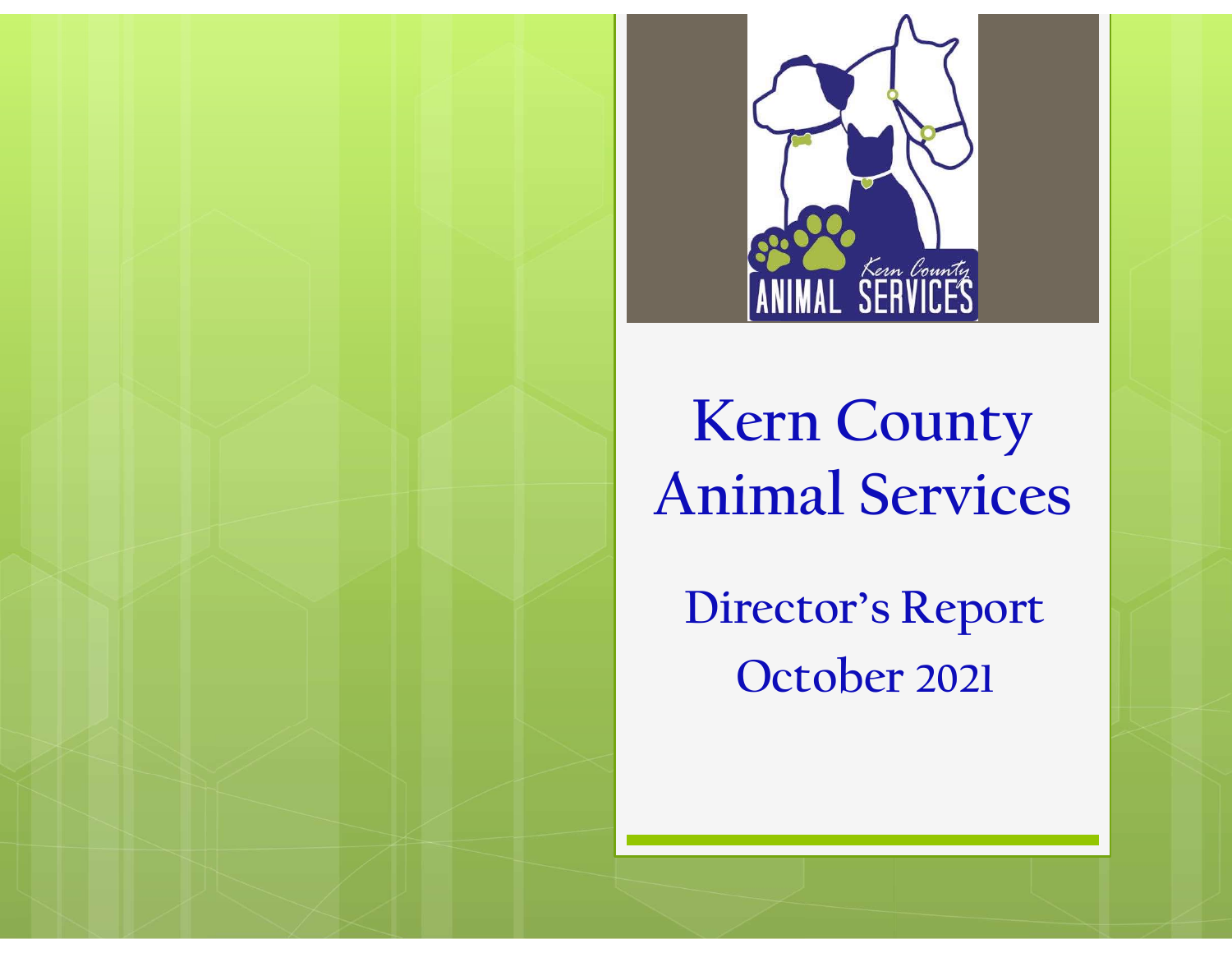# Program Highlights

#### Foster

 70 dogs, 45 puppies, 2 cats and 78 kittens entered the Department's Foster Care Program for a total of 195 animals in the month of October 2021.

#### TNR

 264 cats were spayed or neutered and released in October 2021. Since 2013, 14,484 cats have been spayed or neutered, and returned to field.

### Adoption

 97 dogs, 18 puppies, 29 cats, and 66 kittens under 5 months of age were adopted for a total of 210 animals adopted from Kern County Animal Shelters in October of 2021.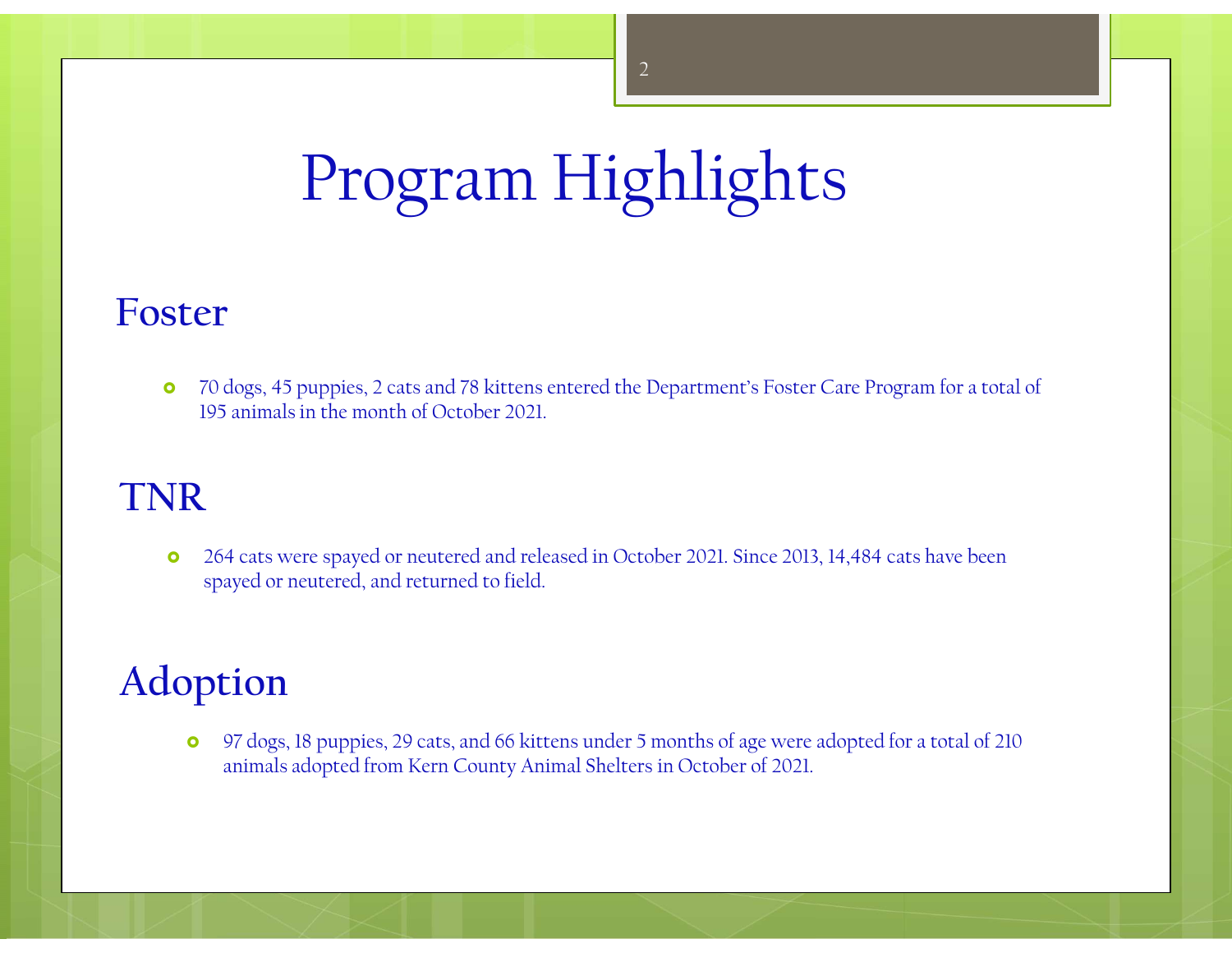#### Vaccination Clinics

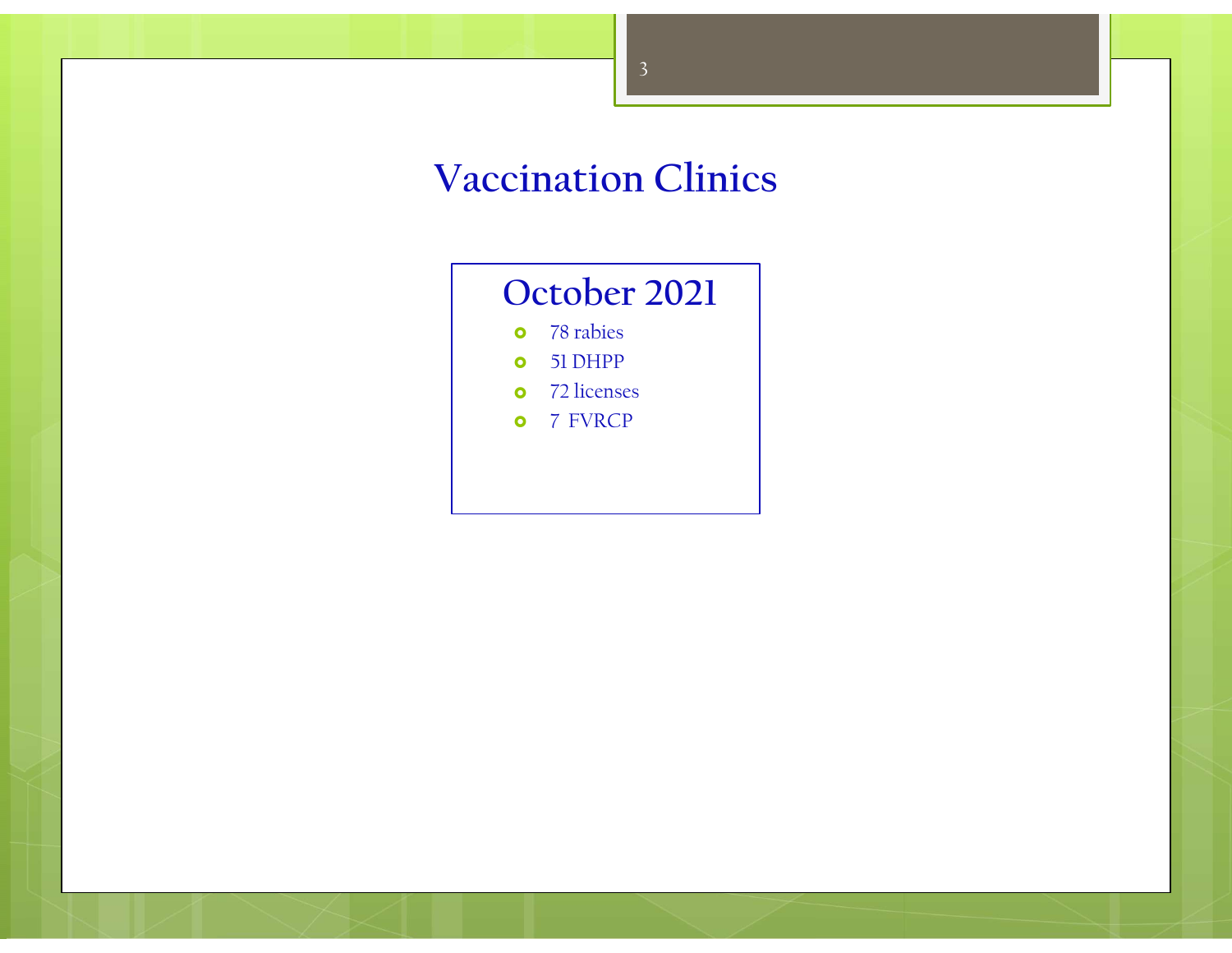### Adoptions Year To Date

• 1113 dogs, 197 puppies under 5 months, 163 cats and 569 kittens under 5 months have been adopted. Rescue Year To Date

 456 dogs, 384 puppies under 5 months, 50 cats and 144 kittens under 5 months have been saved by Rescue partners.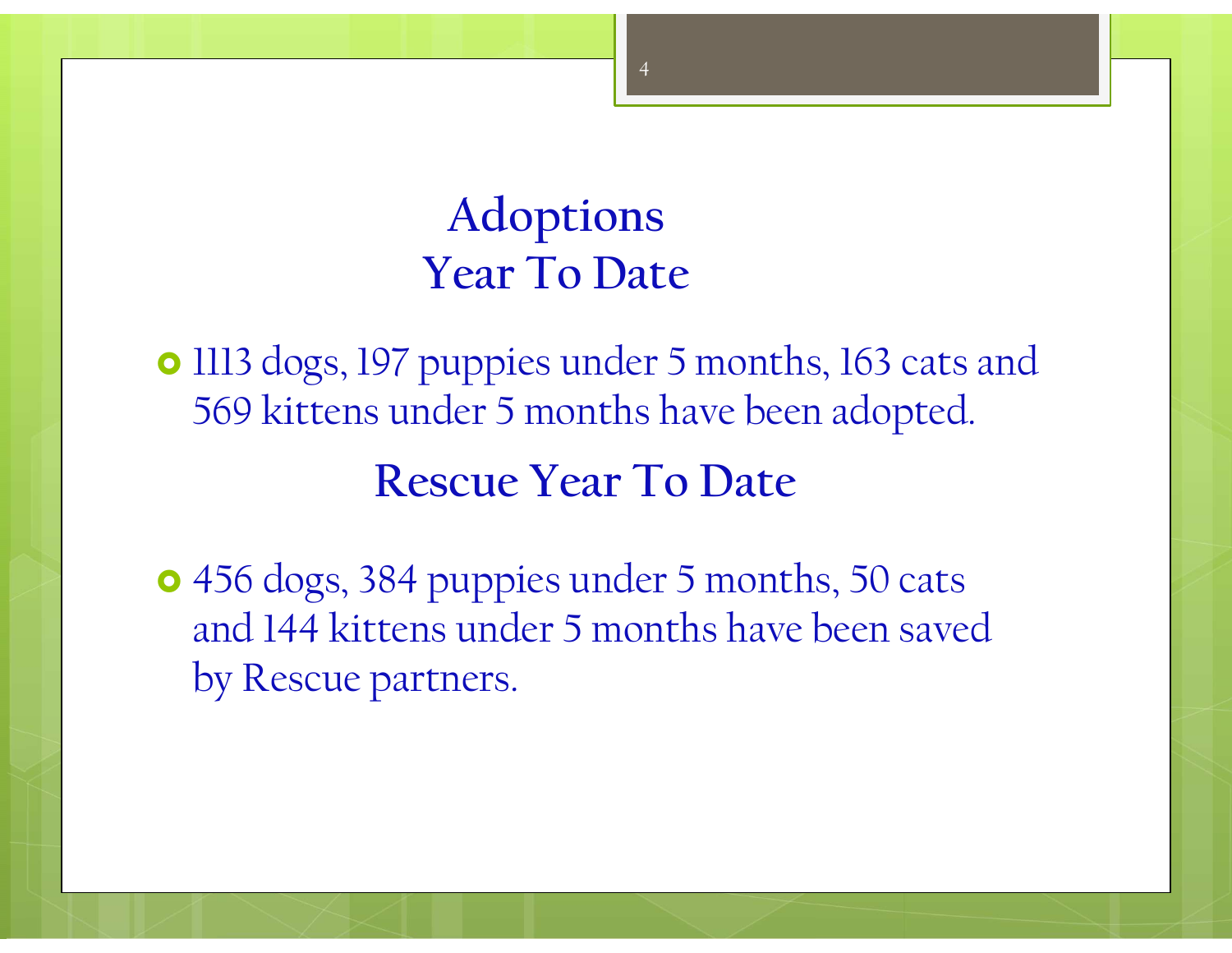### Field Services

| 5<br>vices          |                       |  |
|---------------------|-----------------------|--|
| <b>OCTOBER 2021</b> | <b>Calls Per Area</b> |  |
| Lake Isabella       | 44                    |  |
| Mojave              | 71                    |  |
| <b>North County</b> | 58                    |  |
| <b>Northeast</b>    | 258                   |  |
| Northwest           | 256                   |  |
| Ridgecrest          | 29                    |  |
| Southeast           | 195                   |  |
| Southwest           | 120                   |  |
| Taft                | 75                    |  |
| Tehachapi           | 38                    |  |
| <b>Total</b>        | 1,144                 |  |

- 33 dogs were returned to their owners in the field in October 2021.
- 78 dogs were secured on property by Animal Control Officers in October 2021.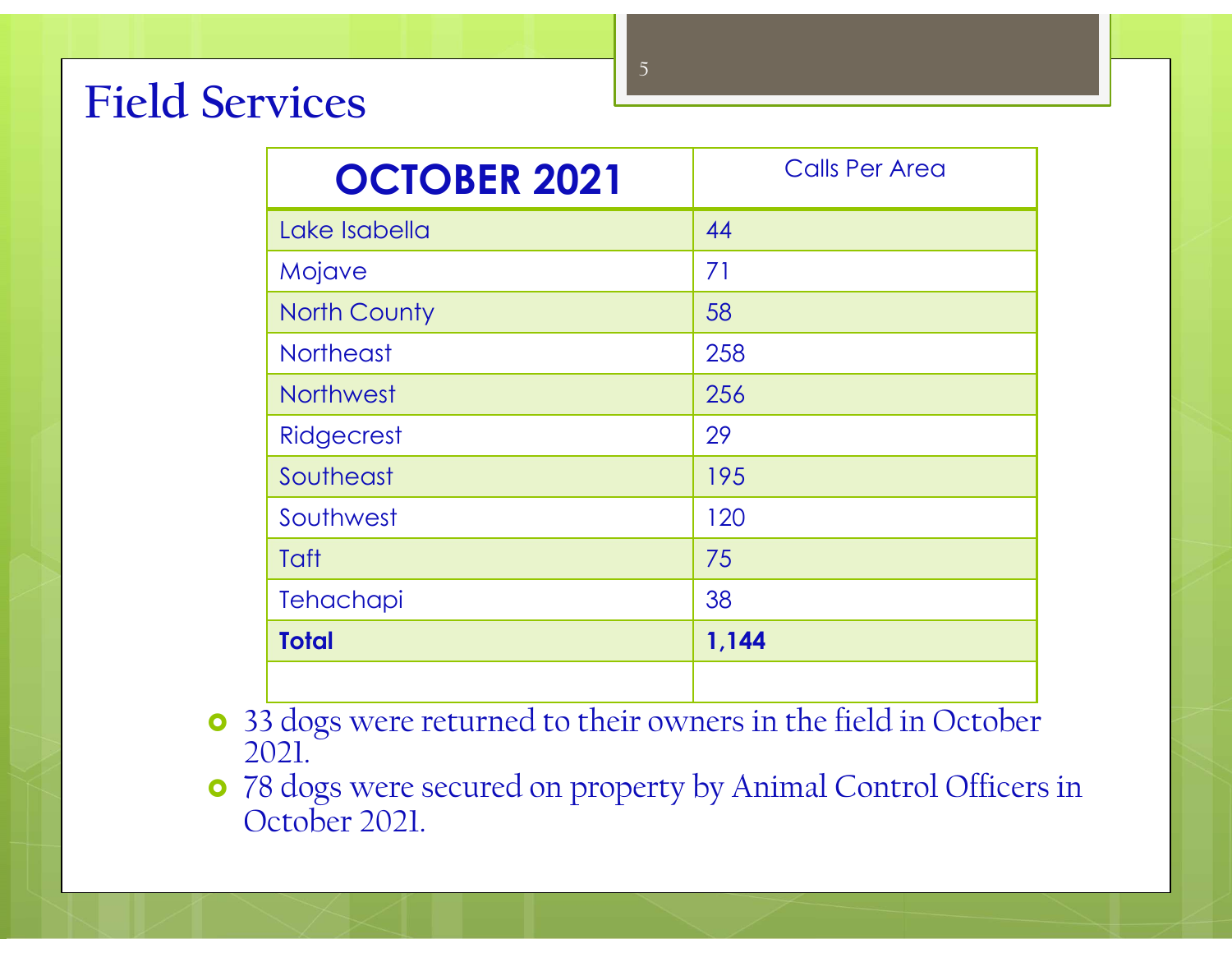

### #Vince100

Over 110 dogs and cats were adopted thanks to the generosity of Assemblyman Vince Fong!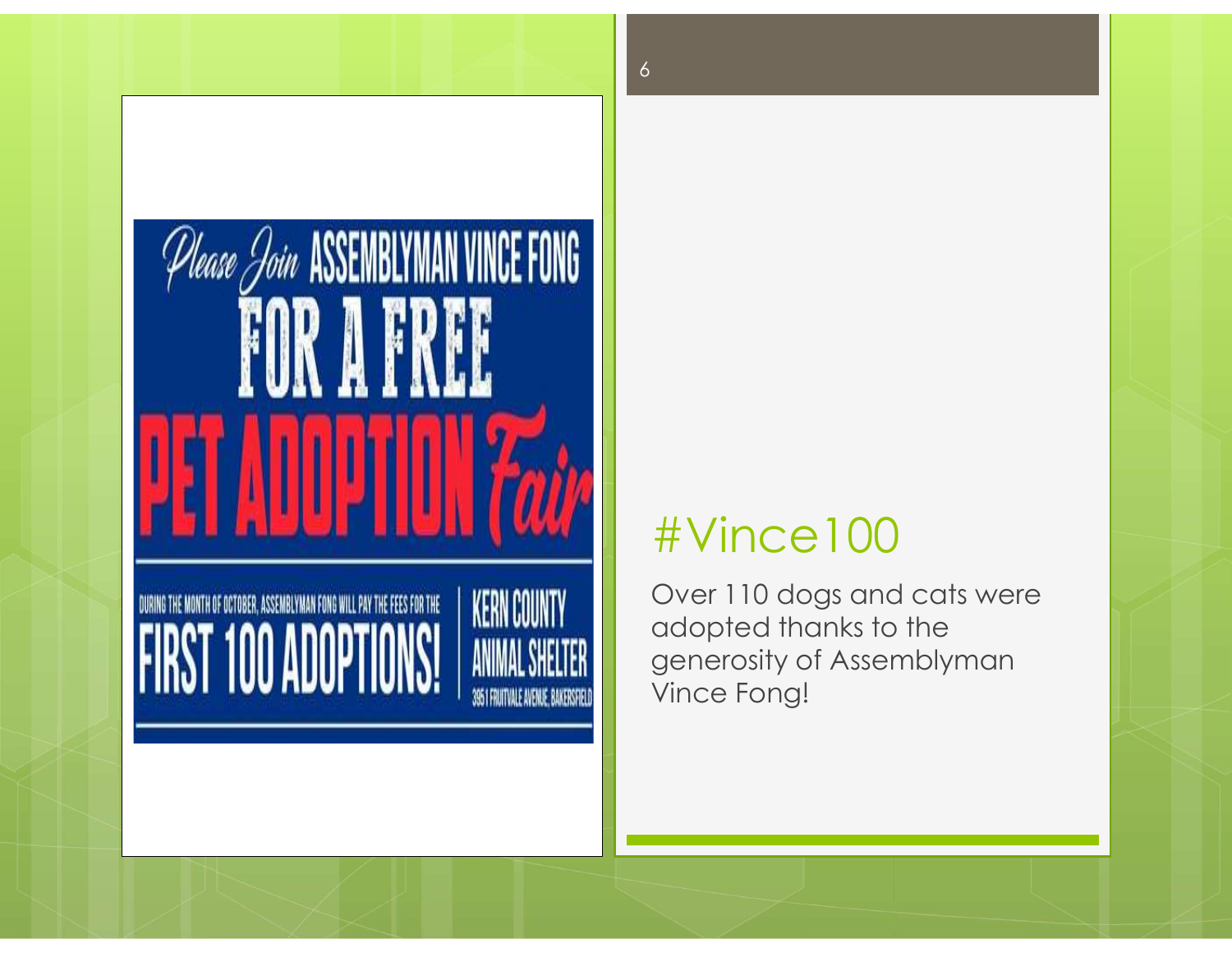# Pet Food Safety Net

Since 2020, KCAS has helped pet owners keep their Pet Food Safety Net<br>Since 2020, KCAS has helped pet owners keep their<br>pets by donating over 13,000 lbs of pet food. We've<br>recently made an important change to the<br>program by limiting the days when food is recently made an important change to the program by limiting the days when food is distributed to only Sundays.